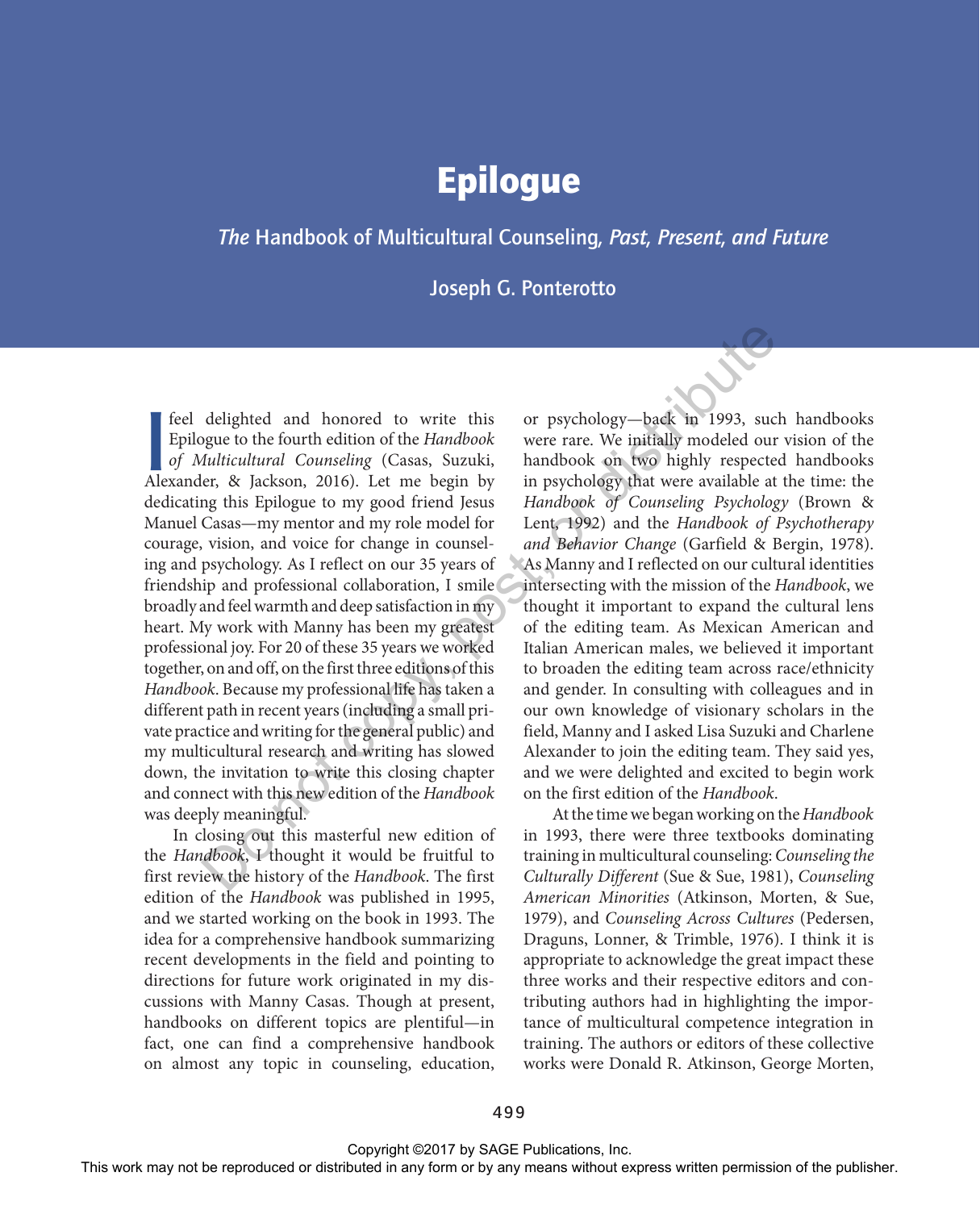Derald Wing Sue, David Sue, Paul B. Pedersen, Juris G. Draguns, Walter J. Lonner, and Joseph E. Trimble. Let this fourth edition of the *Handbook of Multicultural Counseling* also honor these multicultural pioneers. While these landmark textbooks were primarily geared toward the master's level multicultural class and the practitioner, we decided that the *Handbooks of Multicultural Counseling* would also include advanced topics, thus targeting doctoral students, including those working on their dissertations, as well as master clinicians and seasoned scholars working on cutting-edge multicultural research.

## STRUCTURE OF THE *HANDBOOKS*

The contents and structure of the *Handbooks* have reflected the research, theory, and practice trends reflective in the time period. Some constants across the four editions of the *Handbook* have been ethics, research methods and reviews, theoretical updates, assessment and testing, and clinical practice. In the second edition, we added the Life Story section to bring the personal and professional lives of pioneering multicultural scholars closer to our readers. These life story sections are my favorite part of the *Handbooks*, as through the writing of these courageous pioneers in the field, they become personal role models for us. As I read through the pioneers featured in this fourth edition of the *Handbook*, I was again riveted to and personally impacted by their stories—their courage, perseverance, determination, vision, dedication to others, and their humbleness. After reading this set of life stories, memories of all the life stories across the previous editions flashed through my mind. I provide Table 1 for the reader, which lists in alphabetical order all the pioneers honored thus far in the *Handbooks of Multicultural Counseling*. I suggest after reading this edition's life stories that the reader go back and read others from previous editions. I suggest as well that you begin to write your own life story, even if you are a first-year graduate student in counseling or any field of psychology the distributed or distributions, as well as most chincing to the subset of the representations of the reproduced areas of the reproduced in the publisher of the publisher or distributed in the respect to the content or b

or education. As highlighted by the editors of this book, among you are the multicultural pioneers of the next generations.

## CONTENTS OF THE *HANDBOOKS*

Over the course of four editions of the *Handbook of Multicultural Counseling*, our contributing authors have addressed critical and emerging topics. I thought it of value to content analyze the major topical areas of our coverage. Table 2 organizes the collective group of 178 chapters into 21 major content categories. I used a simple card sort procedure to organize the content analysis. More specifically, I wrote each chapter title in each edition on a separate index card and then used a card sort procedure to cluster the 178 index cards into common categories. This procedure was not a formal process with multiple sorters and an interrater reliability check, and readers should know that the clustering of content coverage reflects my organizing research lens based on my familiarity with all 178 chapters (see Table 2).

The largest cluster of chapters is the multicultural life stories of our field's pioneers and visionary leaders. This cluster includes 36 individual life stories and three integrating life story chapters (39/178 = 21.9% of all chapters). The second largest cluster (10.7%) of chapters focused on racial/ethnic identity development theories and research. Many groups were covered in this cluster, both minority and majority groups, with an emphasis on minority identity development models and the great heterogeneity existing within these groups. Another emphasis across the four editions of the *Handbook* was applied counseling and assessment strategies and approaches across a wide variety of groups and developmental cohorts (10.1%).

Consistent with the evolving professional identity of both the counseling and counseling psychology professions, the next significant cluster of chapters clustered in the areas of career development and practice, and social justice and organizational change (both at 5.1%). General multicultural

500 Handbook of Multicultural Counseling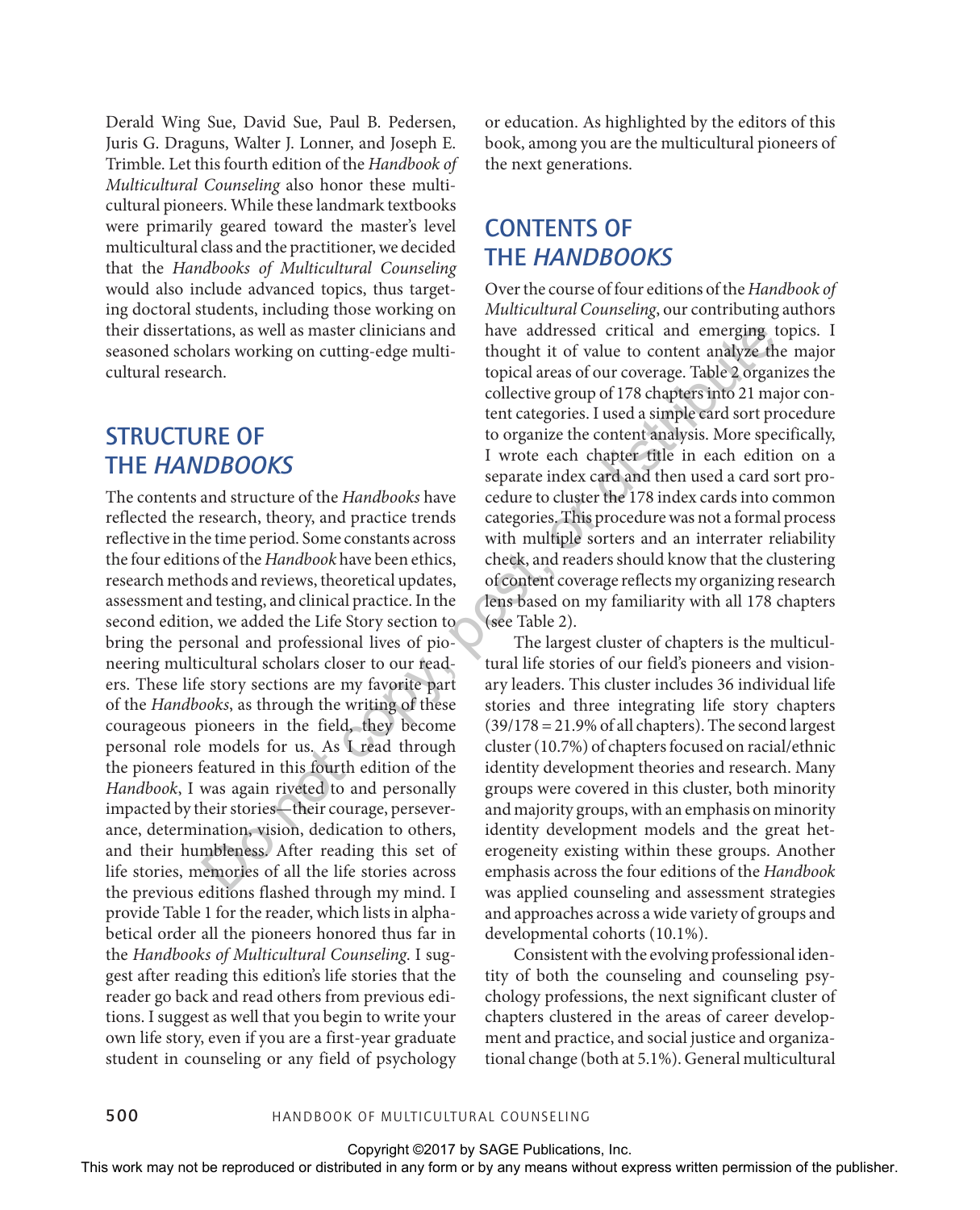assessment models and the assessment of acculturation and worldview (4.5%) and rigorous quantitative, qualitative, and mixed method approaches to multicultural research (3.9%) were also well covered in the *Handbooks*. Comprehensive coverage of multicultural training, supervision, and the teaching process (3.4%), and issues of racism, bias, and the psychotherapy of liberation (3.4%) was also evident in the collective set of *Handbooks*. The remaining clusters of chapter coverage in the *Handbooks* can be viewed in Table 2.

As can be gleaned from Table 2, the content coverage across the four editions of the *Handbook* has been both broad and deep. I believe that along with the multiple editions of *Counseling the Culturally Diverse* (Sue & Sue, 1981), *Counseling Across Cultures* (Pedersen et al., 1976), and *Counseling American Minorities* (Atkinson et al., 1979), the *Handbook of Multicultural Counseling* (Casas et al., 2016) has imprinted the construct of multicultural awareness and competence on the soul of the counseling and psychology professions.

## WHERE DO WE GO FROM HERE? PROGRESS AND CONTINUING **CHALLENGES**

In the last half-century, the counseling and psychology professions have achieved great gains regarding understanding culture in counseling and enhancing the quality of psychological services to all our human groups. Part of this progress is due to the 36 pioneers listed in Table 1 who impacted individual, institutional, and organization change through their fierce advocacy and sheer competence and brilliance. Their courage formed the foundation for the current and future generations of counseling professionals, as their work and efforts at times came up against strong walls of resistance resulting in their careers, tenures, and promotions being threatened. This is particularly the case for our pioneers in Table 1 who started writing and speaking publicly on multicultural topics in the 1960s and early 1970s when multicultural issues were not mainstream in counseling and psychology and were, in fact, judged by many in our field to be tangential and nonessential to the scholarly and applied mission of counseling and psychology. Naturally, there are other multicultural pioneers in addition to our 36 profiled who have contributed significantly to the multicultural surge of the last half-century, and their life story invitations await future editions of the *Handbook*.

In acknowledging the hundreds of authors who contributed to the *Handbooks of Multicultural Counseling* and the classic multiedition texts by Sue and Sue (1981), Pedersen et al. (1976), and Atkinson et al. (1979), we note major advances in the field of multicultural counseling. The publication of this fourth edition of the *Handbook of Multicultural Counseling* in 2016 marks the 40th anniversary of the inaugural edition of Pedersen et al.'s (1976) *Counseling Across Cultures,* perhaps the first landmark multigroup, comprehensive multicultural counseling textbook. In that time, the profession has made marked gains in the areas of multicultural training, as now multicultural competence is infused in accreditation criteria for the American Psychological Association (APA), the Masters in Psychology and Counseling Accreditation Council (MPCAC), and the Council for the Accreditation of Counseling and Related Education Programs (CACREP), as well as in licensing criteria for all 50 U.S. states. The above controllation of the controllation of the controllation or between the bubbles ends of the reproduced or the controllation of the collation of the components of the components of the components of the components

Just a sampling of the significant gains regarding the counseling and related professions' multicultural competence since Pedersen et al.'s (1976) landmark work reside in the development and validation of comprehensive multicultural theories; refined culturally anchored assessment and intervention practices; the expansion of bilingual training programs and service centers; the integration of qualitative and mixed methods research into the preexisting dominant quantitative perspective on counseling research; the incorporation of culturally indigenous counseling models and approaches into the traditional western version of "healing practices"; the centrality of institutional and organizational social justice initiatives to combat overt and covert prejudice in all its forms and expanding the traditional one-on-one and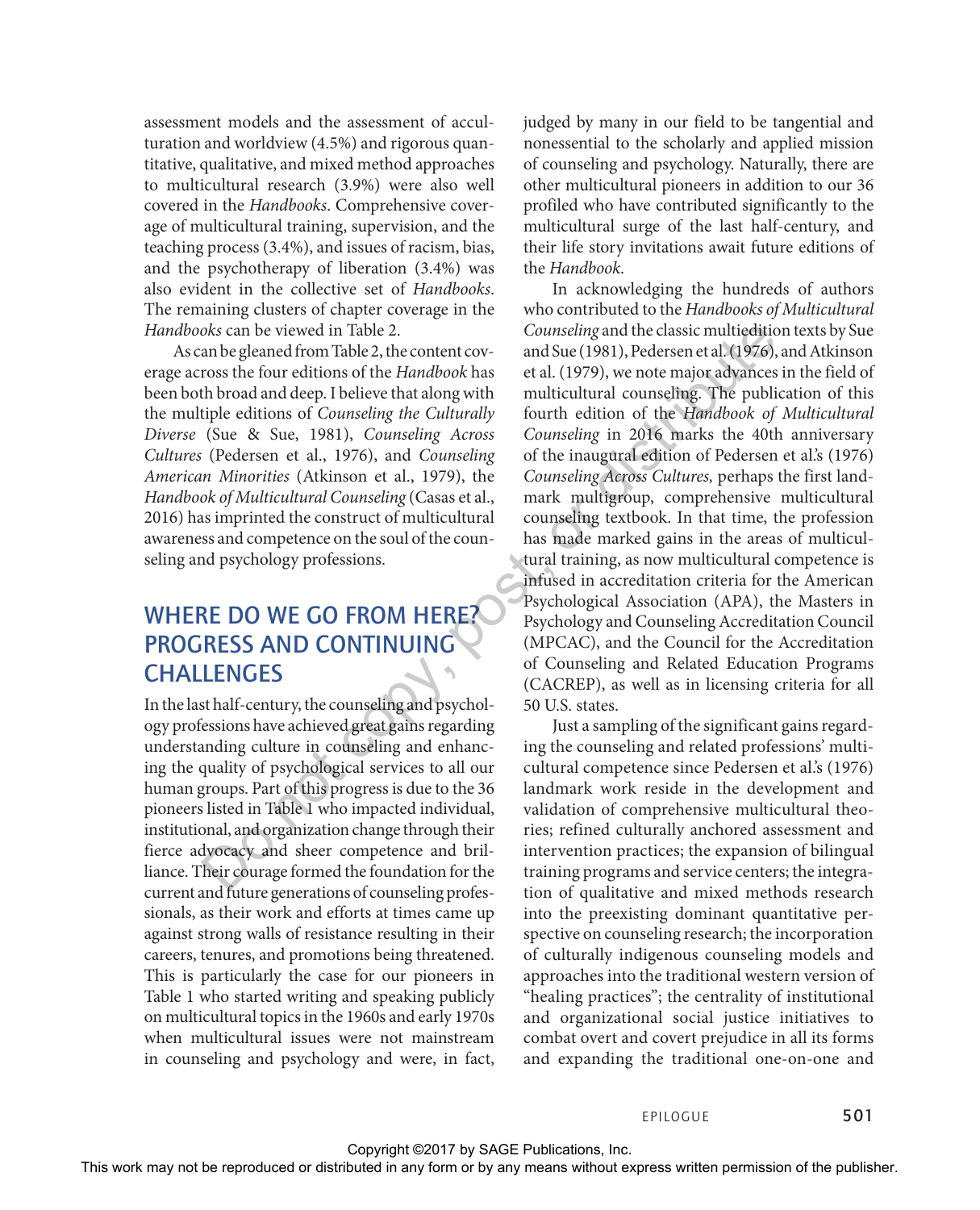small-group counseling models to complex systems; greater attention to religious and spiritual issues in counseling; the complexity and importance of working across multiple identities inclusive of race, ethnicity, sexual orientation, gender, social class, and religion; and advocating for more attention to deeply ingrained White racism toward African American men. These are just a few of the topics to which this edition of the *Handbook*  and other books cited earlier address with insight, depth, and great candor.

Despite our 40 years of marked gains in increasing our cultural awareness and improving the quality of service and research to the broad quilt of cultures that is North America, there remain great challenges that will be addressed by you—the readers of this fourth edition *Handbook*. Some of these challenges are reflected in current events that took place during the time I and other contributors were working on our chapters for this *Handbook*. Interestingly, all the editions of the *Handbook of Multicultural Counseling* have been informed by the current racial, ethnic, and political events in society, nationally and internationally. The present and subsequent editions also reflect what is currently going on outside the "ivory tower" and "counseling clinic."

In the short time I was reading this latest *Handbook* edition and working on this brief epilogue, a number of current events were deeply impacting the psychology of our society (known as psychohistory). Among these were the tragedy of multiple Black men losing their life to police bullets and physical violence; the race-based massacre of African American church attendees in Charleston, South Carolina; and the ethical and human rights reappraisal of the APA based on a few in its leadership accused of being complicit in supporting the Department of Defense's (DoD) and Central Intelligence Agency's (CIA) "enhanced" interrogation policies.

Some current events were poignant and heartwarming, and were driven in part by the influence of counselors and psychologists conducting their research and informing the public and the politique. Among these were the U.S. Supreme Court's

decision on the constitutional right of same-sex marriage and the support in many quarters of Caitlin Jenner's (and other transgender individuals speaking publicly) transgender process. Finally, other current events may not yet have a valence of negative or positive but pique the curiosity of multicultural researchers. Chief among these current events is the apparent polling popularity (in July and August 2015) of presidential candidate Donald J. Trump and the many criticisms of democratic front-runner Hillary Clinton and current president Barack Obama. What is the role of race and gender in the public's perception of presidential candidates and figures? Similarly, the raising of the U.S. flag marking the opening of the U.S. Embassy in Havana, Cuba, on August 14, 2015, has also resulted in polarizing reactions among the U.S. public. These current and emerging events spawn ideas for future multicultural counseling research and subsequent editions of this *Handbook*. Let us explore a few of them:

1. *Addressing the ingrained nature of -isms*. As we acknowledge continuing oppression and violence toward minority groups, particularly African American men but also women, religious minorities, sexual orientation minorities, and others, counseling researchers can focus their research on the mechanisms of unconscious, deeply ingrained hate based on these perceived differences. Innovative quantitative (e.g., neuroscience and fMRI research) and qualitative approaches must be used to get at the deep core of fear and hate that results in prejudice and isms in their many forms. Applied research on effective ways to counter the ingrained hate must be tested and intervention models implemented beginning with parent training and elementary education. depth, and great cantual controlling controlling controlling Chiraco Chiraco Chiraco Chiraco Chiraco Chiraco Chiraco Chiraco Chiraco Chiraco Chiraco Chiraco Chiraco Chiraco Chiraco Chiraco Chiraco Chiraco Chiraco Chiraco

2. *The fluidity of gender*. Much of North American society still operates from dichotomies, including that of gender. The male-female categorical model needs to be revised to capture the continuum that is gender, and counseling researchers can be at the forefront in the research and applied implications of gender studies. Greater awareness

502 Handbook of Multicultural Counseling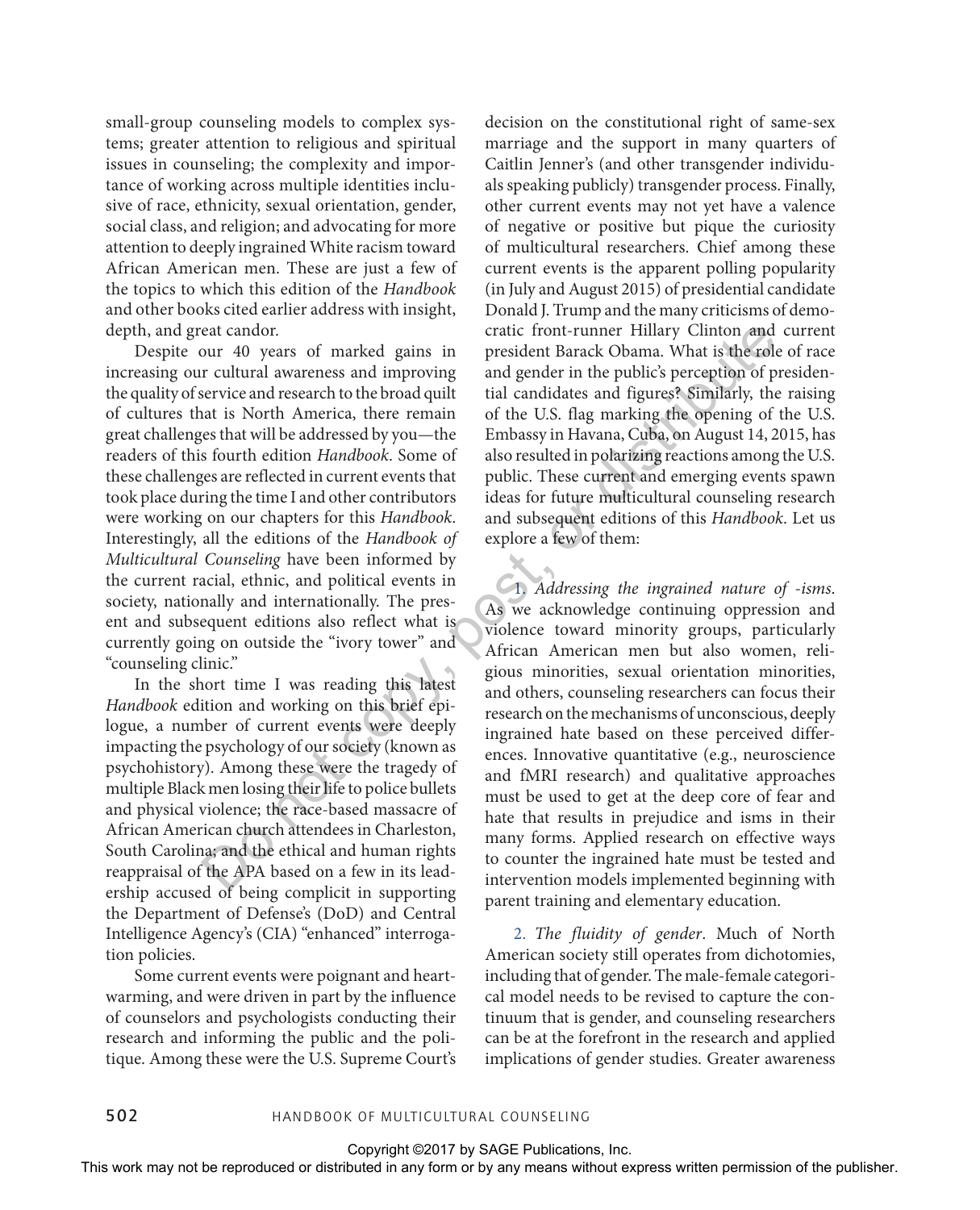of transgender issues is important, as is continuing research and theory on sexual orientation and gender roles.

3. *Multicultural counselors as political psychologists*. The discussion above about the public's current reaction (2015–2016) to Donald J. Trump, Hillary Clinton, and Barack Obama likely taps deep-seated race and gender biases, and multicultural political psychology can serve as a marked contribution to the public's awareness of these issues as they explore their own values and biases and make informed judgments in the polling booth.

4. *Multicultural ethics*. Many in our field, and in the public, have had strong reactions to the Hoffman Report and its allegation that select members of the APA were complicit with members of the DoD and CIA to position and word APA's ethical guidelines so that they didn't contradict DoD interrogation policies and procedures. (It is important for mental health professionals and students to read the full 542-page Hoffman Report [http://www.apa.org/independent-review/ APA-FINAL-Report-7.2.15.pdf] as well as various reaction papers by those discussed in the report when forming their own judgment.) As I read the Hoffman report and reactions, in addition to general ethical and moral issues, I wondered what role prisoner race and religion had in the interrogationintensity decisions. Would waterboarding "interrogation" methods have been used on FBI suspects Timothy McVeigh or Edward Snowden? Further, what role did race and religion have on the tragedy of torture at Abu Ghraib prison in Iraq? Though ethics (particularly) and military psychology have been addressed in the *Handbooks of Multicultural Counseling* (refer back to Table 2 again), perhaps future editions of the book can devote entire subsections to these critical issues. In the politics and the space of the space or the publisher and the publisher and the publishers and the publishers with a space of the space of the space of the publishers with the publishers with a space of the form or

5. *Interdisciplinary multicultural perspectives*. In regard to the major textbooks in multicultural counseling, perhaps the *Handbook of Multicultural Counseling* has been at the forefront in addressing interdisciplinary contexts for the work of counselors. Nonetheless, given the complexity of the issues described above and in this new edition of the *Handbook*, it appears that increased interdisciplinary collaboration is needed to address the myriad of complex topics counseling researchers, practitioners, teachers, and supervisors work with day to day. Perhaps future editions of the *Handbook* can engage scholars and practitioners in such fields as law, ethics, sociology, economics, political science, neuroscience, evolutionary psychology, psychobiography, anthropology, and media studies among many others to partner with counselors and psychologists in writing chapters to balance depth and breadth of coverage.

6. *Promoting multilingual development and training*. The world is no longer a collection of specific linguistic groups interacting among their own. Multilingualism, like multiculturalism, is now the emerging trend and the core of future communication patterns. The *Handbook* going forward can devote more attention to bilingualism in practice and training. It appears to me that every counseling program in North America should be a bilingual program with bilingual classes, practicums, internship, supervision, and research reporting. That a majority of master'sand doctoral-level counselors and counseling psychologists only speak and work in English appears untenable to me for the health and viability of the profession going forward.

The above constitute but a few of the emerging research and applied areas that this and subsequent *Handbook* editions have already addressed or will address. The multicultural counseling field (which is the counseling field) is a vibrant, exciting, critical, and dynamic discipline of study, and I both invite and challenge readers to forge ahead in leading the profession and engaging your own pioneer journey. Manny Casas, Lisa Suzuki, Charlene Alexander, Margo Jackson, and their group of distinguished contributing authors have coalesced a masterpiece of literature in this fourth edition of the *Handbook of Multicultural Counseling*. This *Handbook* will be read by thousands of readers worldwide, and many will affirm